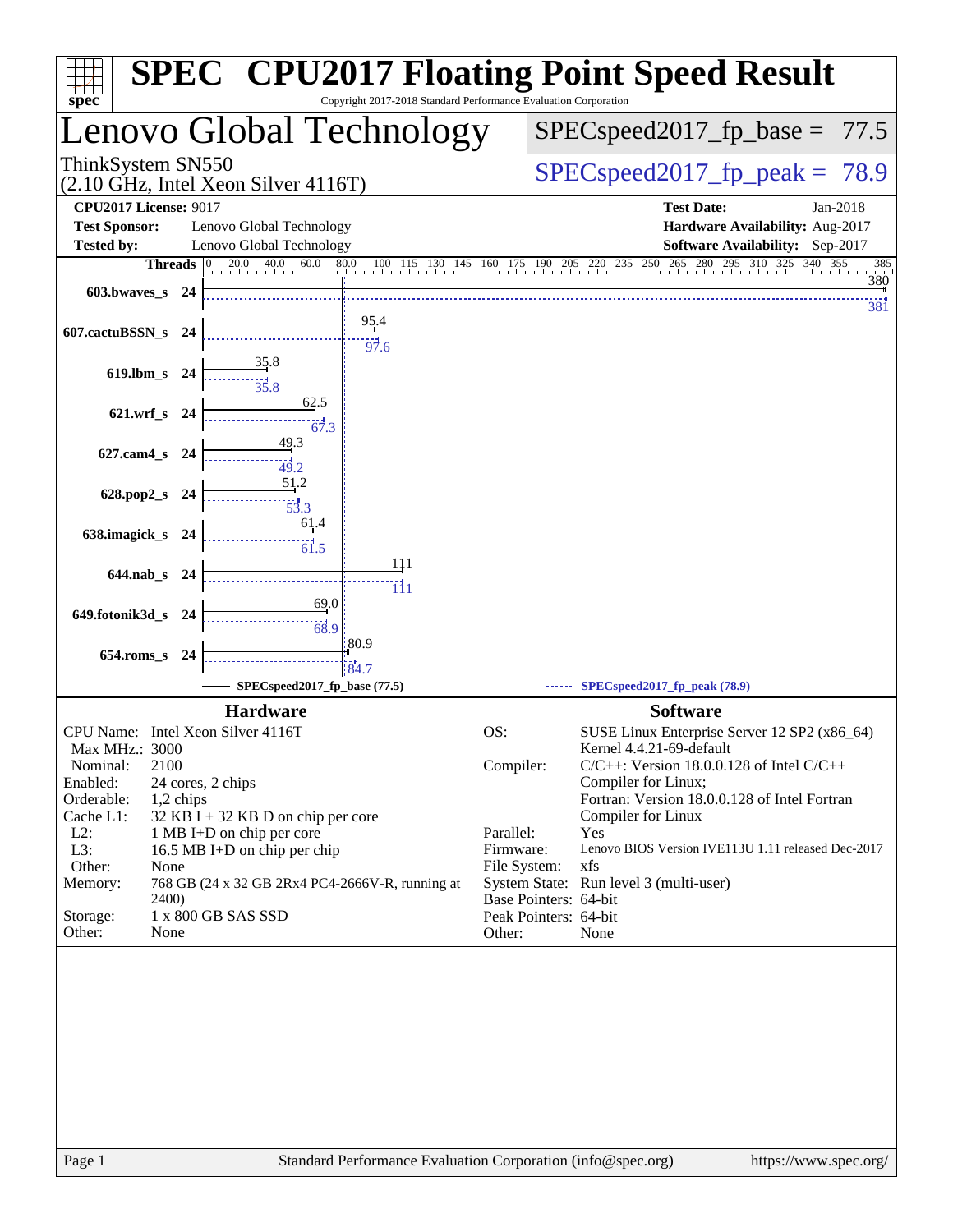

### Lenovo Global Technology

(2.10 GHz, Intel Xeon Silver 4116T)

ThinkSystem SN550  $SPEC speed2017$  fp\_peak = 78.9

 $SPECspeed2017_fp\_base = 77.5$ 

**[Test Sponsor:](http://www.spec.org/auto/cpu2017/Docs/result-fields.html#TestSponsor)** Lenovo Global Technology **[Hardware Availability:](http://www.spec.org/auto/cpu2017/Docs/result-fields.html#HardwareAvailability)** Aug-2017 **[Tested by:](http://www.spec.org/auto/cpu2017/Docs/result-fields.html#Testedby)** Lenovo Global Technology **[Software Availability:](http://www.spec.org/auto/cpu2017/Docs/result-fields.html#SoftwareAvailability)** Sep-2017

**[CPU2017 License:](http://www.spec.org/auto/cpu2017/Docs/result-fields.html#CPU2017License)** 9017 **[Test Date:](http://www.spec.org/auto/cpu2017/Docs/result-fields.html#TestDate)** Jan-2018

#### **[Results Table](http://www.spec.org/auto/cpu2017/Docs/result-fields.html#ResultsTable)**

|                                   | <b>Base</b>    |                |       |                |       |                | <b>Peak</b> |                |                |              |                |              |                |              |
|-----------------------------------|----------------|----------------|-------|----------------|-------|----------------|-------------|----------------|----------------|--------------|----------------|--------------|----------------|--------------|
| <b>Benchmark</b>                  | <b>Threads</b> | <b>Seconds</b> | Ratio | <b>Seconds</b> | Ratio | <b>Seconds</b> | Ratio       | <b>Threads</b> | <b>Seconds</b> | <b>Ratio</b> | <b>Seconds</b> | <b>Ratio</b> | <b>Seconds</b> | <b>Ratio</b> |
| 603.bwayes s                      | 24             | 155            | 381   | 155            | 380   | 155            | 380         | 24             | 155            | <b>381</b>   | 155            | 381          | 156            | 379          |
| 607.cactuBSSN s                   | 24             | 174            | 95.7  | 175            | 95.4  | 175            | 95.3        | 24             | 171            | 97.5         | <u>171</u>     | 97.6         | 171            | 97.7         |
| $619.1$ bm s                      | 24             | 146            | 35.8  | 148            | 35.4  | 146            | 35.8        | 24             | 146            | 35.9         | <u>146</u>     | 35.8         | 147            | 35.7         |
| $621.wrf$ s                       | 24             | 212            | 62.5  | 212            | 62.5  | 211            | 62.6        | 24             | 198            | 66.9         | <u>197</u>     | 67.3         | 196            | 67.3         |
| $627$ .cam $4$ s                  | 24             | 180            | 49.3  | 180            | 49.3  | 180            | 49.1        | 24             | 180            | 49.2         | 180            | 49.3         | 181            | 49.1         |
| $628.pop2_s$                      | 24             | 232            | 51.2  | 231            | 51.3  | 234            | 50.8        | 24             | 221            | 53.6         | 225            | 52.7         | 223            | 53.3         |
| 638. imagick_s                    | 24             | 236            | 61.0  | 235            | 61.4  | 234            | 61.6        | 24             | 235            | 61.5         | 235            | 61.4         | 234            | 61.6         |
| $644$ .nab s                      | 24             | 157            | 111   | 157            | 111   | 157            | <b>111</b>  | 24             | 157            | 111          | 157            | 111          | 157            | 111          |
| 649.fotonik3d s                   | 24             | 131            | 69.3  | 132            | 69.0  | 132            | 69.0        | 24             | 132            | 68.9         | 132            | 69.0         | 133            | 68.7         |
| $654$ .roms s                     | 24             | 194            | 81.3  | 197            | 80.1  | 195            | 80.9        | 24             | 186            | 84.7         | <b>186</b>     | 84.7         | 184            | 85.6         |
| $SPECspeed2017$ fp base =<br>77.5 |                |                |       |                |       |                |             |                |                |              |                |              |                |              |

**[SPECspeed2017\\_fp\\_peak =](http://www.spec.org/auto/cpu2017/Docs/result-fields.html#SPECspeed2017fppeak) 78.9**

Results appear in the [order in which they were run.](http://www.spec.org/auto/cpu2017/Docs/result-fields.html#RunOrder) Bold underlined text [indicates a median measurement](http://www.spec.org/auto/cpu2017/Docs/result-fields.html#Median).

### **[Operating System Notes](http://www.spec.org/auto/cpu2017/Docs/result-fields.html#OperatingSystemNotes)**

Stack size set to unlimited using "ulimit -s unlimited"

#### **[General Notes](http://www.spec.org/auto/cpu2017/Docs/result-fields.html#GeneralNotes)**

Environment variables set by runcpu before the start of the run: LD\_LIBRARY\_PATH = "/home/cpu2017.1.0.2.ic18.0/lib/ia32:/home/cpu2017.1.0.2.ic18.0/lib/intel64" LD\_LIBRARY\_PATH = "\$LD\_LIBRARY\_PATH:/home/cpu2017.1.0.2.ic18.0/je5.0.1-32:/home/cpu2017.1.0.2.ic18.0/je5.0.1-64" OMP\_STACKSIZE = "192M"

 Binaries compiled on a system with 1x Intel Core i7-4790 CPU + 32GB RAM memory using Redhat Enterprise Linux 7.4 Transparent Huge Pages enabled by default Prior to runcpu invocation Filesystem page cache synced and cleared with: sync; echo 3> /proc/sys/vm/drop\_caches No: The test sponsor attests, as of date of publication, that CVE-2017-5754 (Meltdown) is mitigated in the system as tested and documented. No: The test sponsor attests, as of date of publication, that CVE-2017-5753 (Spectre variant 1) is mitigated in the system as tested and documented. No: The test sponsor attests, as of date of publication, that CVE-2017-5715 (Spectre variant 2) is mitigated in the system as tested and documented.

This benchmark result is intended to provide perspective on past performance using the historical hardware and/or software described on this result page.

The system as described on this result page was formerly

Page 2 Standard Performance Evaluation Corporation [\(info@spec.org\)](mailto:info@spec.org) <https://www.spec.org/> **(Continued on next page)**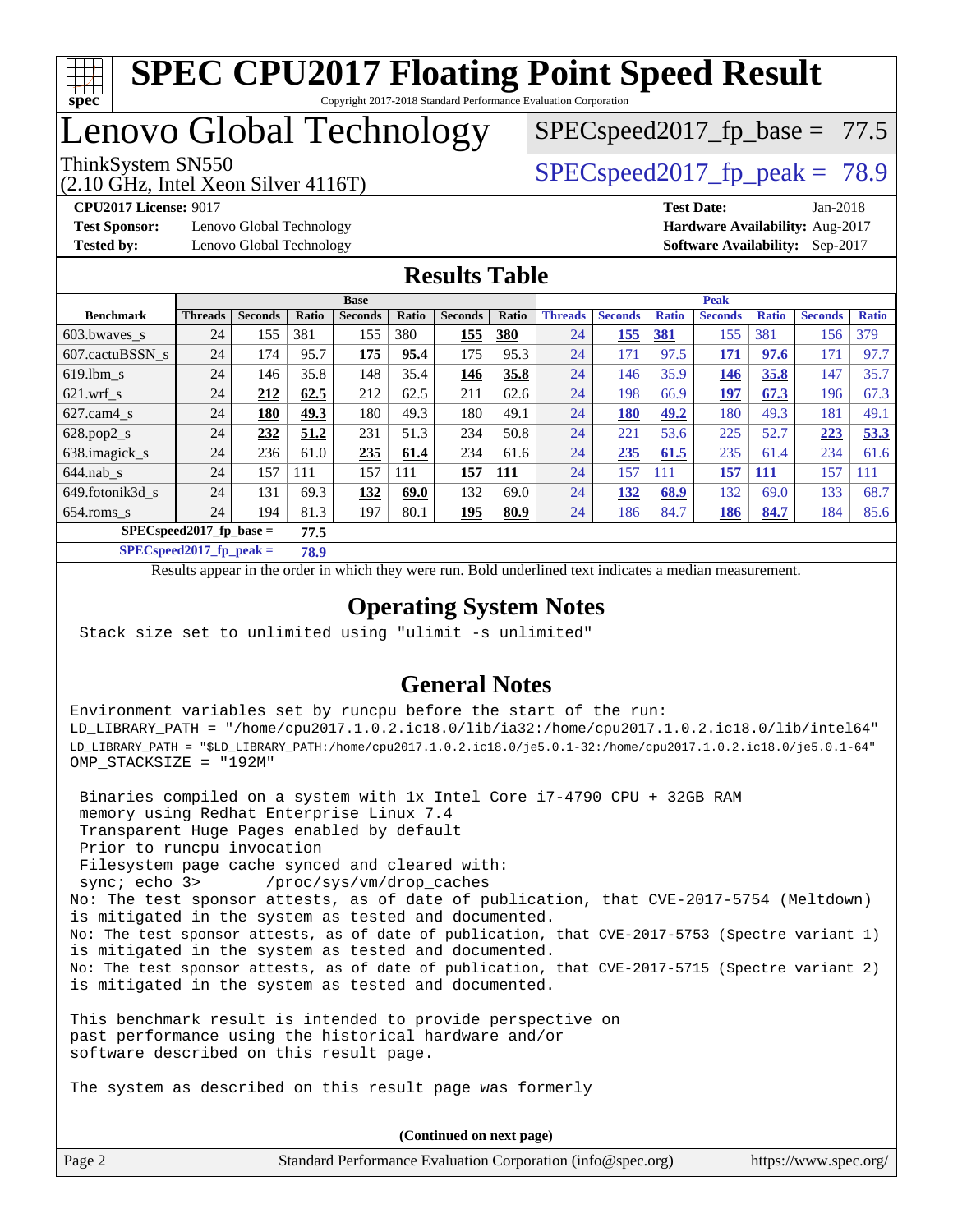

### Lenovo Global Technology

ThinkSystem SN550  $SPEC speed2017$  fp\_peak = 78.9

 $SPECspeed2017_fp\_base = 77.5$ 

(2.10 GHz, Intel Xeon Silver 4116T)

**[Test Sponsor:](http://www.spec.org/auto/cpu2017/Docs/result-fields.html#TestSponsor)** Lenovo Global Technology **[Hardware Availability:](http://www.spec.org/auto/cpu2017/Docs/result-fields.html#HardwareAvailability)** Aug-2017 **[Tested by:](http://www.spec.org/auto/cpu2017/Docs/result-fields.html#Testedby)** Lenovo Global Technology **[Software Availability:](http://www.spec.org/auto/cpu2017/Docs/result-fields.html#SoftwareAvailability)** Sep-2017

**[CPU2017 License:](http://www.spec.org/auto/cpu2017/Docs/result-fields.html#CPU2017License)** 9017 **[Test Date:](http://www.spec.org/auto/cpu2017/Docs/result-fields.html#TestDate)** Jan-2018

#### **[General Notes \(Continued\)](http://www.spec.org/auto/cpu2017/Docs/result-fields.html#GeneralNotes)**

generally available. At the time of this publication, it may not be shipping, and/or may not be supported, and/or may fail to meet other tests of General Availability described in the SPEC OSG Policy document, <http://www.spec.org/osg/policy.html>

This measured result may not be representative of the result that would be measured were this benchmark run with hardware and software available as of the publication date.

#### **[Platform Notes](http://www.spec.org/auto/cpu2017/Docs/result-fields.html#PlatformNotes)**

Page 3 Standard Performance Evaluation Corporation [\(info@spec.org\)](mailto:info@spec.org) <https://www.spec.org/> BIOS configuration: Choose Operating Mode set to Maximum Performance Hyper-Threading set to Disable DCU Streamer Prefetcher set to Disable MONITORM/WAIT set to Enable XPT Prefetcher set to Enable DCA set to Enable Stale AtoS set to Enable LLC Deadline Alloc set to Disable Sysinfo program /home/cpu2017.1.0.2.ic18.0/bin/sysinfo Rev: r5797 of 2017-06-14 96c45e4568ad54c135fd618bcc091c0f running on SN550 Wed Jan 17 17:54:35 2018 SUT (System Under Test) info as seen by some common utilities. For more information on this section, see <https://www.spec.org/cpu2017/Docs/config.html#sysinfo> From /proc/cpuinfo model name : Intel(R) Xeon(R) Silver 4116T CPU @ 2.10GHz 2 "physical id"s (chips) 24 "processors" cores, siblings (Caution: counting these is hw and system dependent. The following excerpts from /proc/cpuinfo might not be reliable. Use with caution.) cpu cores : 12 siblings : 12 physical 0: cores 0 1 2 3 4 5 8 9 10 11 12 13 physical 1: cores 0 1 2 3 4 5 8 9 10 11 12 13 From lscpu: Architecture: x86\_64 CPU op-mode(s): 32-bit, 64-bit Byte Order: Little Endian  $CPU(s):$  24 On-line CPU(s) list: 0-23 Thread(s) per core: 1 **(Continued on next page)**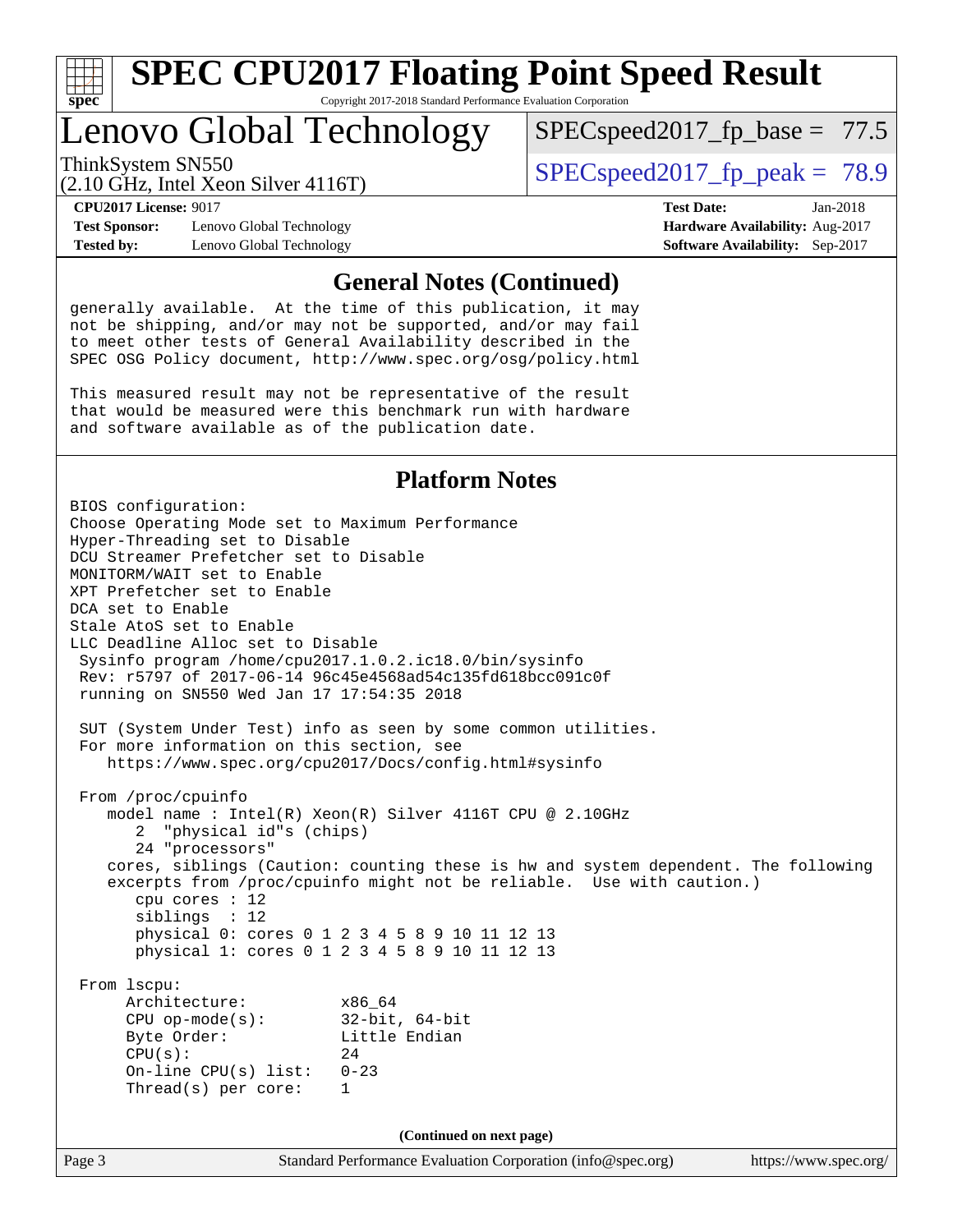

# **[SPEC CPU2017 Floating Point Speed Result](http://www.spec.org/auto/cpu2017/Docs/result-fields.html#SPECCPU2017FloatingPointSpeedResult)**

Copyright 2017-2018 Standard Performance Evaluation Corporation

Lenovo Global Technology

[SPECspeed2017\\_fp\\_base =](http://www.spec.org/auto/cpu2017/Docs/result-fields.html#SPECspeed2017fpbase) 77.5

(2.10 GHz, Intel Xeon Silver 4116T)

ThinkSystem SN550<br>  $(2.10 \text{ GHz})$  Intel Xeon Silver 4116T) [SPECspeed2017\\_fp\\_peak =](http://www.spec.org/auto/cpu2017/Docs/result-fields.html#SPECspeed2017fppeak) 78.9

**[CPU2017 License:](http://www.spec.org/auto/cpu2017/Docs/result-fields.html#CPU2017License)** 9017 **[Test Date:](http://www.spec.org/auto/cpu2017/Docs/result-fields.html#TestDate)** Jan-2018

**[Test Sponsor:](http://www.spec.org/auto/cpu2017/Docs/result-fields.html#TestSponsor)** Lenovo Global Technology **[Hardware Availability:](http://www.spec.org/auto/cpu2017/Docs/result-fields.html#HardwareAvailability)** Aug-2017 **[Tested by:](http://www.spec.org/auto/cpu2017/Docs/result-fields.html#Testedby)** Lenovo Global Technology **[Software Availability:](http://www.spec.org/auto/cpu2017/Docs/result-fields.html#SoftwareAvailability)** Sep-2017

#### **[Platform Notes \(Continued\)](http://www.spec.org/auto/cpu2017/Docs/result-fields.html#PlatformNotes)**

| Page 4 |                                                                                                          | Standard Performance Evaluation Corporation (info@spec.org)                                                                                                                                                                                                                                                                                                                                                                                                                                                                                                                                                                                                                                                                                                                                                         | https://www.spec.org/ |
|--------|----------------------------------------------------------------------------------------------------------|---------------------------------------------------------------------------------------------------------------------------------------------------------------------------------------------------------------------------------------------------------------------------------------------------------------------------------------------------------------------------------------------------------------------------------------------------------------------------------------------------------------------------------------------------------------------------------------------------------------------------------------------------------------------------------------------------------------------------------------------------------------------------------------------------------------------|-----------------------|
|        |                                                                                                          | (Continued on next page)                                                                                                                                                                                                                                                                                                                                                                                                                                                                                                                                                                                                                                                                                                                                                                                            |                       |
|        | From /proc/meminfo<br>MemTotal:<br>792254912 kB<br>HugePages_Total:<br>0                                 |                                                                                                                                                                                                                                                                                                                                                                                                                                                                                                                                                                                                                                                                                                                                                                                                                     |                       |
|        |                                                                                                          |                                                                                                                                                                                                                                                                                                                                                                                                                                                                                                                                                                                                                                                                                                                                                                                                                     |                       |
|        | 10<br>21<br>0:<br>1:<br>21<br>10                                                                         |                                                                                                                                                                                                                                                                                                                                                                                                                                                                                                                                                                                                                                                                                                                                                                                                                     |                       |
| node   | 0<br>1                                                                                                   |                                                                                                                                                                                                                                                                                                                                                                                                                                                                                                                                                                                                                                                                                                                                                                                                                     |                       |
|        | node distances:                                                                                          |                                                                                                                                                                                                                                                                                                                                                                                                                                                                                                                                                                                                                                                                                                                                                                                                                     |                       |
|        | node 1 free: 385575 MB                                                                                   |                                                                                                                                                                                                                                                                                                                                                                                                                                                                                                                                                                                                                                                                                                                                                                                                                     |                       |
|        | node 1 size: 387040 MB                                                                                   |                                                                                                                                                                                                                                                                                                                                                                                                                                                                                                                                                                                                                                                                                                                                                                                                                     |                       |
|        |                                                                                                          | node 1 cpus: 12 13 14 15 16 17 18 19 20 21 22 23                                                                                                                                                                                                                                                                                                                                                                                                                                                                                                                                                                                                                                                                                                                                                                    |                       |
|        | node 0 free: 385014 MB                                                                                   |                                                                                                                                                                                                                                                                                                                                                                                                                                                                                                                                                                                                                                                                                                                                                                                                                     |                       |
|        | node 0 size: 386646 MB                                                                                   |                                                                                                                                                                                                                                                                                                                                                                                                                                                                                                                                                                                                                                                                                                                                                                                                                     |                       |
|        | node 0 cpus: 0 1 2 3 4 5 6 7 8 9 10 11                                                                   |                                                                                                                                                                                                                                                                                                                                                                                                                                                                                                                                                                                                                                                                                                                                                                                                                     |                       |
|        | $available: 2 nodes (0-1)$                                                                               |                                                                                                                                                                                                                                                                                                                                                                                                                                                                                                                                                                                                                                                                                                                                                                                                                     |                       |
|        | physical chip.                                                                                           | From numactl --hardware WARNING: a numactl 'node' might or might not correspond to a                                                                                                                                                                                                                                                                                                                                                                                                                                                                                                                                                                                                                                                                                                                                |                       |
|        |                                                                                                          |                                                                                                                                                                                                                                                                                                                                                                                                                                                                                                                                                                                                                                                                                                                                                                                                                     |                       |
|        | cache size : 16896 KB                                                                                    |                                                                                                                                                                                                                                                                                                                                                                                                                                                                                                                                                                                                                                                                                                                                                                                                                     |                       |
|        | /proc/cpuinfo cache data                                                                                 |                                                                                                                                                                                                                                                                                                                                                                                                                                                                                                                                                                                                                                                                                                                                                                                                                     |                       |
|        | L1d cache:<br>Lli cache:<br>L2 cache:<br>L3 cache:<br>NUMA node0 CPU(s):<br>NUMA nodel CPU(s):<br>Flags: | 32K<br>32K<br>1024K<br>16896K<br>$0 - 11$<br>$12 - 23$<br>fpu vme de pse tsc msr pae mce cx8 apic sep mtrr pge mca cmov<br>pat pse36 clflush dts acpi mmx fxsr sse sse2 ss ht tm pbe syscall nx pdpelgb rdtscp<br>lm constant_tsc art arch_perfmon pebs bts rep_good nopl xtopology nonstop_tsc<br>aperfmperf eagerfpu pni pclmulqdq dtes64 monitor ds_cpl vmx smx est tm2 ssse3 sdbg<br>fma cx16 xtpr pdcm pcid dca sse4_1 sse4_2 x2apic movbe popcnt tsc_deadline_timer aes<br>xsave avx f16c rdrand lahf_lm abm 3dnowprefetch ida arat epb pln pts dtherm intel_pt<br>tpr_shadow vnmi flexpriority ept vpid fsgsbase tsc_adjust bmil hle avx2 smep bmi2<br>erms invpcid rtm cqm mpx avx512f avx512dq rdseed adx smap clflushopt clwb avx512cd<br>avx512bw avx512vl xsaveopt xsavec xgetbvl cqm_llc cqm_occup_llc |                       |
|        | Virtualization:                                                                                          | $VT - x$                                                                                                                                                                                                                                                                                                                                                                                                                                                                                                                                                                                                                                                                                                                                                                                                            |                       |
|        | BogoMIPS:                                                                                                | 4190.14                                                                                                                                                                                                                                                                                                                                                                                                                                                                                                                                                                                                                                                                                                                                                                                                             |                       |
|        | CPU MHz:                                                                                                 | 2095.071                                                                                                                                                                                                                                                                                                                                                                                                                                                                                                                                                                                                                                                                                                                                                                                                            |                       |
|        | Stepping:                                                                                                | 4                                                                                                                                                                                                                                                                                                                                                                                                                                                                                                                                                                                                                                                                                                                                                                                                                   |                       |
|        | Model name:                                                                                              | $Intel(R)$ Xeon $(R)$ Silver 4116T CPU @ 2.10GHz                                                                                                                                                                                                                                                                                                                                                                                                                                                                                                                                                                                                                                                                                                                                                                    |                       |
|        | Model:                                                                                                   | 85                                                                                                                                                                                                                                                                                                                                                                                                                                                                                                                                                                                                                                                                                                                                                                                                                  |                       |
|        | CPU family:                                                                                              | 6                                                                                                                                                                                                                                                                                                                                                                                                                                                                                                                                                                                                                                                                                                                                                                                                                   |                       |
|        | Vendor ID:                                                                                               | GenuineIntel                                                                                                                                                                                                                                                                                                                                                                                                                                                                                                                                                                                                                                                                                                                                                                                                        |                       |
|        | NUMA $node(s)$ :                                                                                         | 2                                                                                                                                                                                                                                                                                                                                                                                                                                                                                                                                                                                                                                                                                                                                                                                                                   |                       |
|        | Socket(s):                                                                                               | $\overline{a}$                                                                                                                                                                                                                                                                                                                                                                                                                                                                                                                                                                                                                                                                                                                                                                                                      |                       |
|        | $Core(s)$ per socket:                                                                                    | 12                                                                                                                                                                                                                                                                                                                                                                                                                                                                                                                                                                                                                                                                                                                                                                                                                  |                       |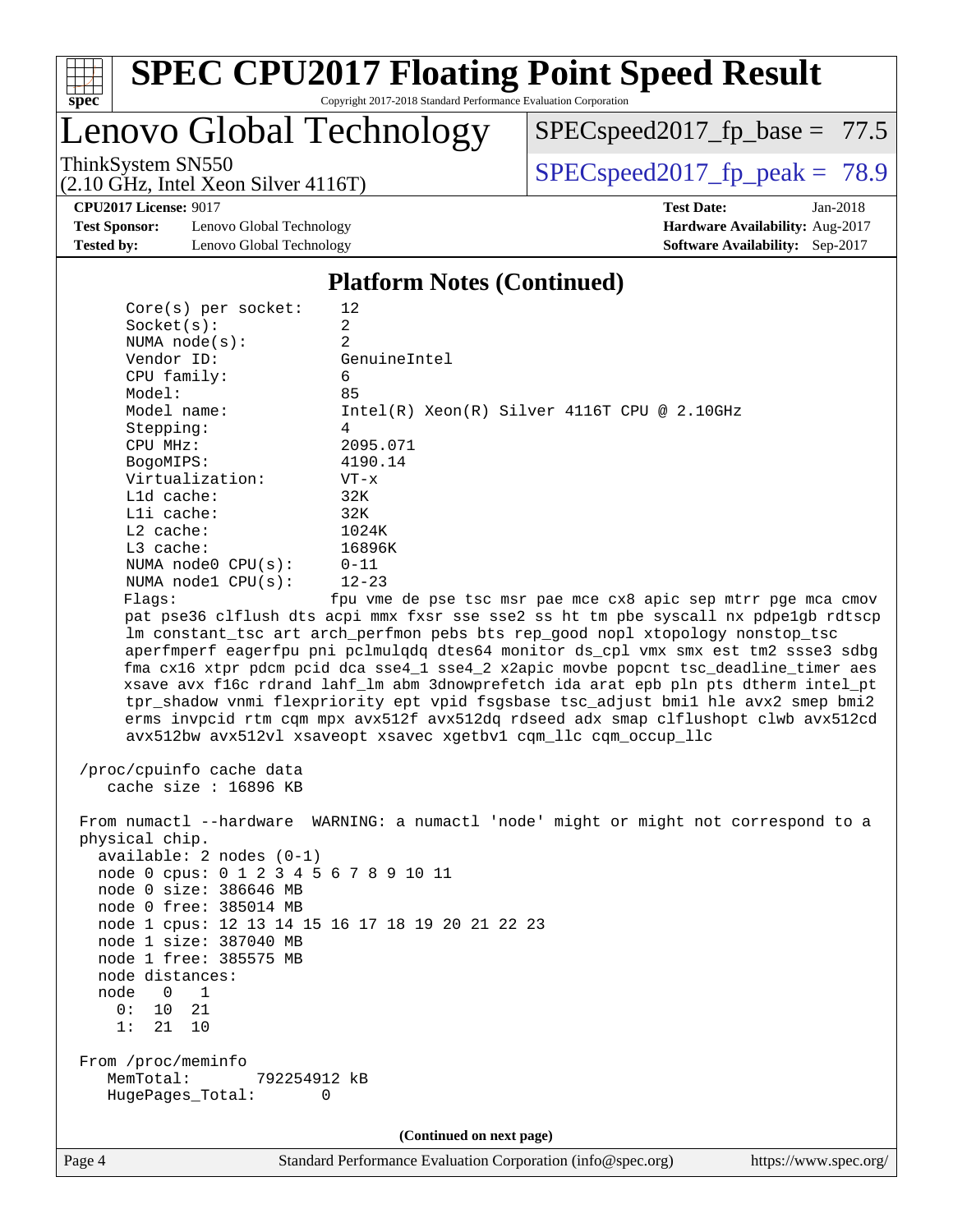| <b>SPEC CPU2017 Floating Point Speed Result</b>                                                                                                                                                                                                                                                                                                                                                       |                                                                                                       |
|-------------------------------------------------------------------------------------------------------------------------------------------------------------------------------------------------------------------------------------------------------------------------------------------------------------------------------------------------------------------------------------------------------|-------------------------------------------------------------------------------------------------------|
| Copyright 2017-2018 Standard Performance Evaluation Corporation<br>$spec^*$<br>Lenovo Global Technology                                                                                                                                                                                                                                                                                               | $SPEC speed2017_f p\_base = 77.5$                                                                     |
| ThinkSystem SN550<br>$(2.10 \text{ GHz}, \text{Intel Xeon Silver } 4116 \text{T})$                                                                                                                                                                                                                                                                                                                    | $SPEC speed2017fp peak = 78.9$                                                                        |
| <b>CPU2017 License: 9017</b><br><b>Test Sponsor:</b><br>Lenovo Global Technology<br><b>Tested by:</b><br>Lenovo Global Technology                                                                                                                                                                                                                                                                     | <b>Test Date:</b><br>$Jan-2018$<br>Hardware Availability: Aug-2017<br>Software Availability: Sep-2017 |
| <b>Platform Notes (Continued)</b>                                                                                                                                                                                                                                                                                                                                                                     |                                                                                                       |
| Hugepagesize:<br>2048 kB                                                                                                                                                                                                                                                                                                                                                                              |                                                                                                       |
| From /etc/*release* /etc/*version*<br>SuSE-release:<br>SUSE Linux Enterprise Server 12 (x86_64)<br>$VERSION = 12$<br>PATCHLEVEL = 2<br># This file is deprecated and will be removed in a future service pack or release.<br># Please check /etc/os-release for details about this release.                                                                                                           |                                                                                                       |
| os-release:<br>NAME="SLES"<br>VERSION="12-SP2"<br>VERSION_ID="12.2"<br>PRETTY_NAME="SUSE Linux Enterprise Server 12 SP2"<br>ID="sles"<br>$ANSI$ _COLOR=" $0:32$ "<br>CPE_NAME="cpe:/o:suse:sles:12:sp2"                                                                                                                                                                                               |                                                                                                       |
| uname $-a$ :<br>Linux SN550 4.4.21-69-default #1 SMP Tue Oct 25 10:58:20 UTC 2016 (9464f67) x86_64<br>x86_64 x86_64 GNU/Linux                                                                                                                                                                                                                                                                         |                                                                                                       |
| run-level 3 Jan 17 11:27                                                                                                                                                                                                                                                                                                                                                                              |                                                                                                       |
| SPEC is set to: /home/cpu2017.1.0.2.ic18.0<br>Filesystem Type Size Used Avail Use% Mounted on<br>/dev/sda4<br>xfs 687G 118G 570G 18% / home                                                                                                                                                                                                                                                           |                                                                                                       |
| Additional information from dmidecode follows. WARNING: Use caution when you interpret<br>this section. The 'dmidecode' program reads system data which is "intended to allow<br>hardware to be accurately determined", but the intent may not be met, as there are<br>frequent changes to hardware, firmware, and the "DMTF SMBIOS" standard.<br>BIOS Lenovo - [IVE113U-1.11]- 12/12/2017<br>Memory: |                                                                                                       |
| 24x Samsung M393A4K40BB2-CTD 32 GB 2 rank 2666, configured at 2400                                                                                                                                                                                                                                                                                                                                    |                                                                                                       |
| (End of data from sysinfo program)                                                                                                                                                                                                                                                                                                                                                                    |                                                                                                       |
| <b>Compiler Version Notes</b>                                                                                                                                                                                                                                                                                                                                                                         |                                                                                                       |
| CC 619.1bm_s(base) 638.imagick_s(base, peak) 644.nab_s(base, peak)                                                                                                                                                                                                                                                                                                                                    |                                                                                                       |
| icc (ICC) 18.0.0 20170811<br>Copyright (C) 1985-2017 Intel Corporation. All rights reserved.                                                                                                                                                                                                                                                                                                          |                                                                                                       |
| (Continued on next page)                                                                                                                                                                                                                                                                                                                                                                              |                                                                                                       |

Page 5 Standard Performance Evaluation Corporation [\(info@spec.org\)](mailto:info@spec.org) <https://www.spec.org/>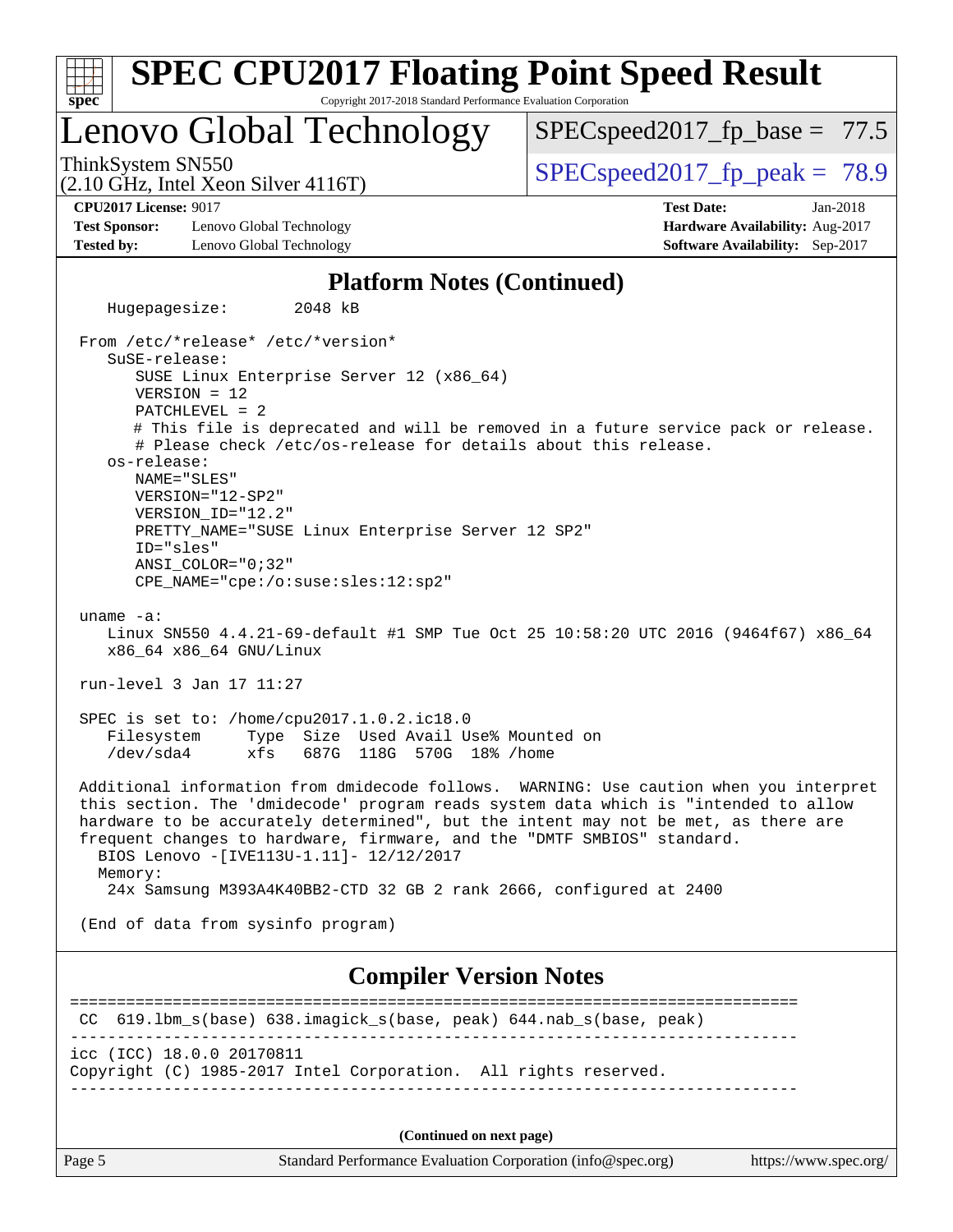

# **[SPEC CPU2017 Floating Point Speed Result](http://www.spec.org/auto/cpu2017/Docs/result-fields.html#SPECCPU2017FloatingPointSpeedResult)**

Copyright 2017-2018 Standard Performance Evaluation Corporation

# Lenovo Global Technology

[SPECspeed2017\\_fp\\_base =](http://www.spec.org/auto/cpu2017/Docs/result-fields.html#SPECspeed2017fpbase) 77.5

(2.10 GHz, Intel Xeon Silver 4116T)

ThinkSystem SN550<br>  $(2.10 \text{ GHz})$  Intel Xeon Silver 4116T) [SPECspeed2017\\_fp\\_peak =](http://www.spec.org/auto/cpu2017/Docs/result-fields.html#SPECspeed2017fppeak) 78.9

**[Tested by:](http://www.spec.org/auto/cpu2017/Docs/result-fields.html#Testedby)** Lenovo Global Technology **[Software Availability:](http://www.spec.org/auto/cpu2017/Docs/result-fields.html#SoftwareAvailability)** Sep-2017

**[CPU2017 License:](http://www.spec.org/auto/cpu2017/Docs/result-fields.html#CPU2017License)** 9017 **[Test Date:](http://www.spec.org/auto/cpu2017/Docs/result-fields.html#TestDate)** Jan-2018 **[Test Sponsor:](http://www.spec.org/auto/cpu2017/Docs/result-fields.html#TestSponsor)** Lenovo Global Technology **[Hardware Availability:](http://www.spec.org/auto/cpu2017/Docs/result-fields.html#HardwareAvailability)** Aug-2017

### **[Compiler Version Notes \(Continued\)](http://www.spec.org/auto/cpu2017/Docs/result-fields.html#CompilerVersionNotes)**

| $619.1$ bm_s(peak)<br>CC.                                                                                                                                           |  |  |  |  |  |  |
|---------------------------------------------------------------------------------------------------------------------------------------------------------------------|--|--|--|--|--|--|
| icc (ICC) 18.0.0 20170811<br>Copyright (C) 1985-2017 Intel Corporation. All rights reserved.                                                                        |  |  |  |  |  |  |
| 607.cactuBSSN_s(base)<br>FC.                                                                                                                                        |  |  |  |  |  |  |
| icpc (ICC) 18.0.0 20170811<br>Copyright (C) 1985-2017 Intel Corporation. All rights reserved.<br>icc (ICC) 18.0.0 20170811                                          |  |  |  |  |  |  |
| Copyright (C) 1985-2017 Intel Corporation. All rights reserved.<br>ifort (IFORT) 18.0.0 20170811<br>Copyright (C) 1985-2017 Intel Corporation. All rights reserved. |  |  |  |  |  |  |
| FC 607.cactuBSSN_s(peak)                                                                                                                                            |  |  |  |  |  |  |
| icpc (ICC) 18.0.0 20170811<br>Copyright (C) 1985-2017 Intel Corporation. All rights reserved.<br>icc (ICC) 18.0.0 20170811                                          |  |  |  |  |  |  |
| Copyright (C) 1985-2017 Intel Corporation. All rights reserved.<br>ifort (IFORT) 18.0.0 20170811<br>Copyright (C) 1985-2017 Intel Corporation. All rights reserved. |  |  |  |  |  |  |
| FC 603.bwaves_s(base) 649.fotonik3d_s(base) 654.roms_s(base)                                                                                                        |  |  |  |  |  |  |
| ifort (IFORT) 18.0.0 20170811<br>Copyright (C) 1985-2017 Intel Corporation. All rights reserved.                                                                    |  |  |  |  |  |  |
| FC 603.bwaves_s(peak) 649.fotonik3d_s(peak) 654.roms_s(peak)                                                                                                        |  |  |  |  |  |  |
| ifort (IFORT) 18.0.0 20170811<br>Copyright (C) 1985-2017 Intel Corporation. All rights reserved.                                                                    |  |  |  |  |  |  |
| $621.wrf_s(base)$ $627.cam4_s(base, peak)$ $628.pop2_s(base)$                                                                                                       |  |  |  |  |  |  |
| (Continued on next page)                                                                                                                                            |  |  |  |  |  |  |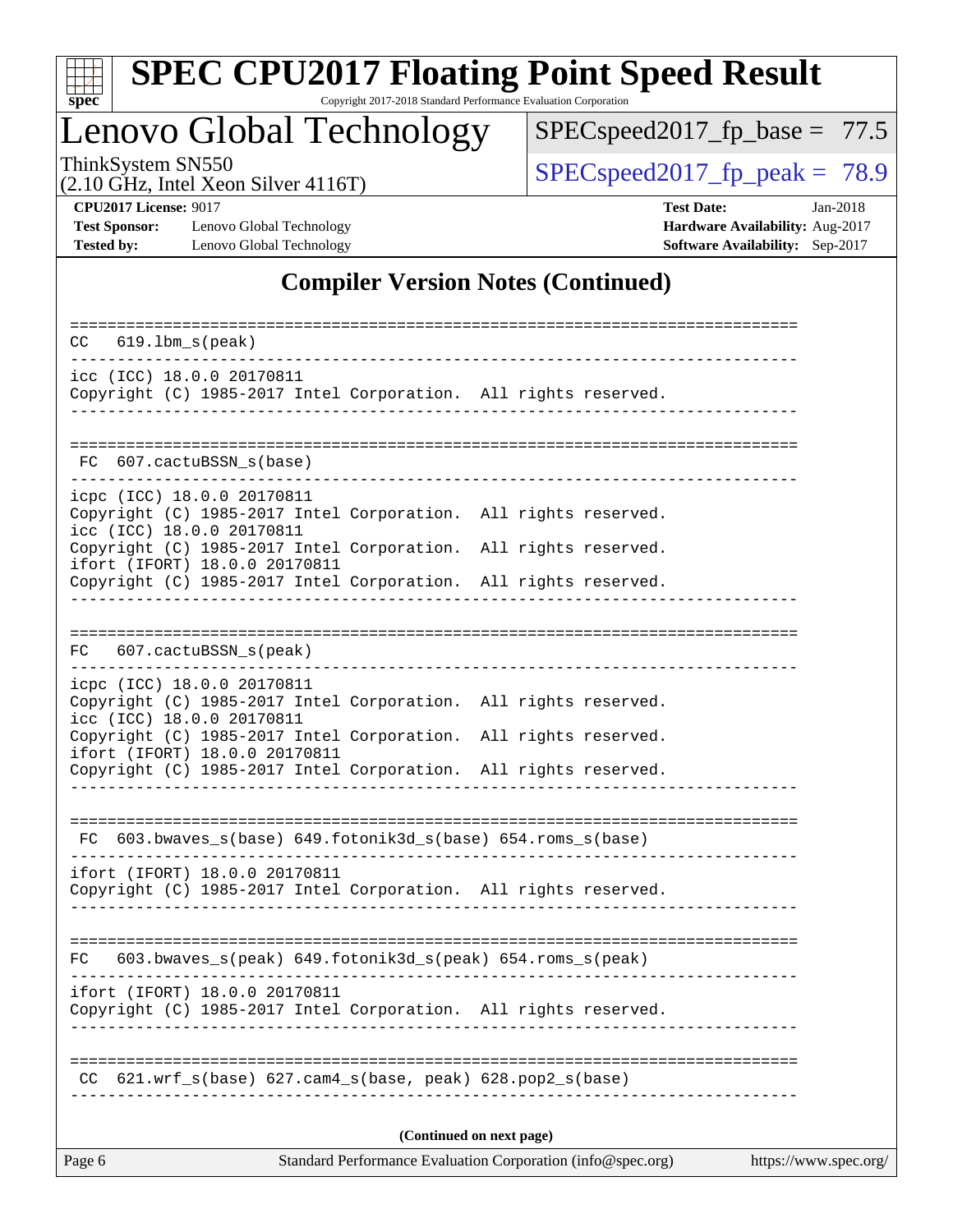| ч<br>e<br>ı.<br>c |  |  |  |  |
|-------------------|--|--|--|--|

## Lenovo Global Technology

[SPECspeed2017\\_fp\\_base =](http://www.spec.org/auto/cpu2017/Docs/result-fields.html#SPECspeed2017fpbase) 77.5

(2.10 GHz, Intel Xeon Silver 4116T)

ThinkSystem SN550<br>  $(2.10 \text{ GHz})$  Think Year Silver 4116T) SPECspeed 2017 fp peak = 78.9

**[Test Sponsor:](http://www.spec.org/auto/cpu2017/Docs/result-fields.html#TestSponsor)** Lenovo Global Technology **[Hardware Availability:](http://www.spec.org/auto/cpu2017/Docs/result-fields.html#HardwareAvailability)** Aug-2017 **[Tested by:](http://www.spec.org/auto/cpu2017/Docs/result-fields.html#Testedby)** Lenovo Global Technology **[Software Availability:](http://www.spec.org/auto/cpu2017/Docs/result-fields.html#SoftwareAvailability)** Sep-2017

**[CPU2017 License:](http://www.spec.org/auto/cpu2017/Docs/result-fields.html#CPU2017License)** 9017 **[Test Date:](http://www.spec.org/auto/cpu2017/Docs/result-fields.html#TestDate)** Jan-2018

### **[Compiler Version Notes \(Continued\)](http://www.spec.org/auto/cpu2017/Docs/result-fields.html#CompilerVersionNotes)**

| ifort (IFORT) 18.0.0 20170811<br>Copyright (C) 1985-2017 Intel Corporation. All rights reserved.<br>icc (ICC) 18.0.0 20170811 |  |
|-------------------------------------------------------------------------------------------------------------------------------|--|
| Copyright (C) 1985-2017 Intel Corporation. All rights reserved.                                                               |  |
|                                                                                                                               |  |
|                                                                                                                               |  |
| $621.wrf$ s(peak) $628.pop2$ s(peak)<br>CC.                                                                                   |  |
|                                                                                                                               |  |
| ifort (IFORT) 18.0.0 20170811<br>Copyright (C) 1985-2017 Intel Corporation. All rights reserved.<br>icc (ICC) 18.0.0 20170811 |  |
| Copyright (C) 1985-2017 Intel Corporation. All rights reserved.                                                               |  |
|                                                                                                                               |  |

### **[Base Compiler Invocation](http://www.spec.org/auto/cpu2017/Docs/result-fields.html#BaseCompilerInvocation)**

[C benchmarks](http://www.spec.org/auto/cpu2017/Docs/result-fields.html#Cbenchmarks): [icc](http://www.spec.org/cpu2017/results/res2018q1/cpu2017-20180122-03031.flags.html#user_CCbase_intel_icc_18.0_66fc1ee009f7361af1fbd72ca7dcefbb700085f36577c54f309893dd4ec40d12360134090235512931783d35fd58c0460139e722d5067c5574d8eaf2b3e37e92)

[Fortran benchmarks](http://www.spec.org/auto/cpu2017/Docs/result-fields.html#Fortranbenchmarks): [ifort](http://www.spec.org/cpu2017/results/res2018q1/cpu2017-20180122-03031.flags.html#user_FCbase_intel_ifort_18.0_8111460550e3ca792625aed983ce982f94888b8b503583aa7ba2b8303487b4d8a21a13e7191a45c5fd58ff318f48f9492884d4413fa793fd88dd292cad7027ca)

[Benchmarks using both Fortran and C](http://www.spec.org/auto/cpu2017/Docs/result-fields.html#BenchmarksusingbothFortranandC): [ifort](http://www.spec.org/cpu2017/results/res2018q1/cpu2017-20180122-03031.flags.html#user_CC_FCbase_intel_ifort_18.0_8111460550e3ca792625aed983ce982f94888b8b503583aa7ba2b8303487b4d8a21a13e7191a45c5fd58ff318f48f9492884d4413fa793fd88dd292cad7027ca) [icc](http://www.spec.org/cpu2017/results/res2018q1/cpu2017-20180122-03031.flags.html#user_CC_FCbase_intel_icc_18.0_66fc1ee009f7361af1fbd72ca7dcefbb700085f36577c54f309893dd4ec40d12360134090235512931783d35fd58c0460139e722d5067c5574d8eaf2b3e37e92)

[Benchmarks using Fortran, C, and C++:](http://www.spec.org/auto/cpu2017/Docs/result-fields.html#BenchmarksusingFortranCandCXX) [icpc](http://www.spec.org/cpu2017/results/res2018q1/cpu2017-20180122-03031.flags.html#user_CC_CXX_FCbase_intel_icpc_18.0_c510b6838c7f56d33e37e94d029a35b4a7bccf4766a728ee175e80a419847e808290a9b78be685c44ab727ea267ec2f070ec5dc83b407c0218cded6866a35d07) [icc](http://www.spec.org/cpu2017/results/res2018q1/cpu2017-20180122-03031.flags.html#user_CC_CXX_FCbase_intel_icc_18.0_66fc1ee009f7361af1fbd72ca7dcefbb700085f36577c54f309893dd4ec40d12360134090235512931783d35fd58c0460139e722d5067c5574d8eaf2b3e37e92) [ifort](http://www.spec.org/cpu2017/results/res2018q1/cpu2017-20180122-03031.flags.html#user_CC_CXX_FCbase_intel_ifort_18.0_8111460550e3ca792625aed983ce982f94888b8b503583aa7ba2b8303487b4d8a21a13e7191a45c5fd58ff318f48f9492884d4413fa793fd88dd292cad7027ca)

### **[Base Portability Flags](http://www.spec.org/auto/cpu2017/Docs/result-fields.html#BasePortabilityFlags)**

 603.bwaves\_s: [-DSPEC\\_LP64](http://www.spec.org/cpu2017/results/res2018q1/cpu2017-20180122-03031.flags.html#suite_basePORTABILITY603_bwaves_s_DSPEC_LP64) 607.cactuBSSN\_s: [-DSPEC\\_LP64](http://www.spec.org/cpu2017/results/res2018q1/cpu2017-20180122-03031.flags.html#suite_basePORTABILITY607_cactuBSSN_s_DSPEC_LP64) 619.lbm\_s: [-DSPEC\\_LP64](http://www.spec.org/cpu2017/results/res2018q1/cpu2017-20180122-03031.flags.html#suite_basePORTABILITY619_lbm_s_DSPEC_LP64) 621.wrf\_s: [-DSPEC\\_LP64](http://www.spec.org/cpu2017/results/res2018q1/cpu2017-20180122-03031.flags.html#suite_basePORTABILITY621_wrf_s_DSPEC_LP64) [-DSPEC\\_CASE\\_FLAG](http://www.spec.org/cpu2017/results/res2018q1/cpu2017-20180122-03031.flags.html#b621.wrf_s_baseCPORTABILITY_DSPEC_CASE_FLAG) [-convert big\\_endian](http://www.spec.org/cpu2017/results/res2018q1/cpu2017-20180122-03031.flags.html#user_baseFPORTABILITY621_wrf_s_convert_big_endian_c3194028bc08c63ac5d04de18c48ce6d347e4e562e8892b8bdbdc0214820426deb8554edfa529a3fb25a586e65a3d812c835984020483e7e73212c4d31a38223) 627.cam4\_s: [-DSPEC\\_LP64](http://www.spec.org/cpu2017/results/res2018q1/cpu2017-20180122-03031.flags.html#suite_basePORTABILITY627_cam4_s_DSPEC_LP64) [-DSPEC\\_CASE\\_FLAG](http://www.spec.org/cpu2017/results/res2018q1/cpu2017-20180122-03031.flags.html#b627.cam4_s_baseCPORTABILITY_DSPEC_CASE_FLAG) 628.pop2\_s: [-DSPEC\\_LP64](http://www.spec.org/cpu2017/results/res2018q1/cpu2017-20180122-03031.flags.html#suite_basePORTABILITY628_pop2_s_DSPEC_LP64) [-DSPEC\\_CASE\\_FLAG](http://www.spec.org/cpu2017/results/res2018q1/cpu2017-20180122-03031.flags.html#b628.pop2_s_baseCPORTABILITY_DSPEC_CASE_FLAG) [-convert big\\_endian](http://www.spec.org/cpu2017/results/res2018q1/cpu2017-20180122-03031.flags.html#user_baseFPORTABILITY628_pop2_s_convert_big_endian_c3194028bc08c63ac5d04de18c48ce6d347e4e562e8892b8bdbdc0214820426deb8554edfa529a3fb25a586e65a3d812c835984020483e7e73212c4d31a38223) [-assume byterecl](http://www.spec.org/cpu2017/results/res2018q1/cpu2017-20180122-03031.flags.html#user_baseFPORTABILITY628_pop2_s_assume_byterecl_7e47d18b9513cf18525430bbf0f2177aa9bf368bc7a059c09b2c06a34b53bd3447c950d3f8d6c70e3faf3a05c8557d66a5798b567902e8849adc142926523472) 638.imagick\_s: [-DSPEC\\_LP64](http://www.spec.org/cpu2017/results/res2018q1/cpu2017-20180122-03031.flags.html#suite_basePORTABILITY638_imagick_s_DSPEC_LP64) 644.nab\_s: [-DSPEC\\_LP64](http://www.spec.org/cpu2017/results/res2018q1/cpu2017-20180122-03031.flags.html#suite_basePORTABILITY644_nab_s_DSPEC_LP64) 649.fotonik3d\_s: [-DSPEC\\_LP64](http://www.spec.org/cpu2017/results/res2018q1/cpu2017-20180122-03031.flags.html#suite_basePORTABILITY649_fotonik3d_s_DSPEC_LP64) 654.roms\_s: [-DSPEC\\_LP64](http://www.spec.org/cpu2017/results/res2018q1/cpu2017-20180122-03031.flags.html#suite_basePORTABILITY654_roms_s_DSPEC_LP64)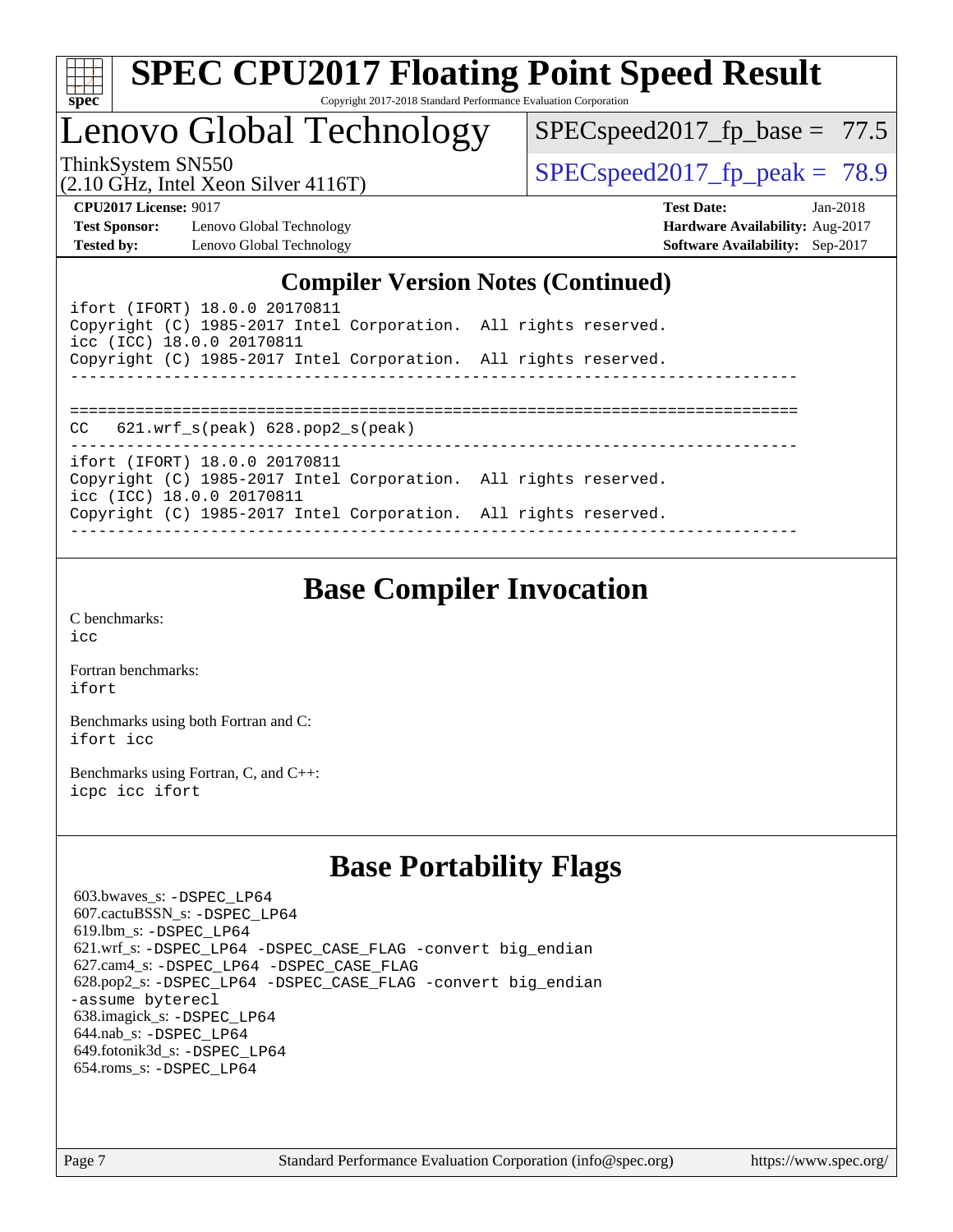

### Lenovo Global Technology

 $SPECspeed2017_fp\_base = 77.5$ 

(2.10 GHz, Intel Xeon Silver 4116T)

ThinkSystem SN550  $S^{2}$  [SPECspeed2017\\_fp\\_peak =](http://www.spec.org/auto/cpu2017/Docs/result-fields.html#SPECspeed2017fppeak) 78.9

**[Test Sponsor:](http://www.spec.org/auto/cpu2017/Docs/result-fields.html#TestSponsor)** Lenovo Global Technology **[Hardware Availability:](http://www.spec.org/auto/cpu2017/Docs/result-fields.html#HardwareAvailability)** Aug-2017 **[Tested by:](http://www.spec.org/auto/cpu2017/Docs/result-fields.html#Testedby)** Lenovo Global Technology **[Software Availability:](http://www.spec.org/auto/cpu2017/Docs/result-fields.html#SoftwareAvailability)** Sep-2017

**[CPU2017 License:](http://www.spec.org/auto/cpu2017/Docs/result-fields.html#CPU2017License)** 9017 **[Test Date:](http://www.spec.org/auto/cpu2017/Docs/result-fields.html#TestDate)** Jan-2018

### **[Base Optimization Flags](http://www.spec.org/auto/cpu2017/Docs/result-fields.html#BaseOptimizationFlags)**

[C benchmarks:](http://www.spec.org/auto/cpu2017/Docs/result-fields.html#Cbenchmarks)

[-xCORE-AVX2](http://www.spec.org/cpu2017/results/res2018q1/cpu2017-20180122-03031.flags.html#user_CCbase_f-xCORE-AVX2) [-ipo](http://www.spec.org/cpu2017/results/res2018q1/cpu2017-20180122-03031.flags.html#user_CCbase_f-ipo) [-O3](http://www.spec.org/cpu2017/results/res2018q1/cpu2017-20180122-03031.flags.html#user_CCbase_f-O3) [-no-prec-div](http://www.spec.org/cpu2017/results/res2018q1/cpu2017-20180122-03031.flags.html#user_CCbase_f-no-prec-div) [-qopt-prefetch](http://www.spec.org/cpu2017/results/res2018q1/cpu2017-20180122-03031.flags.html#user_CCbase_f-qopt-prefetch) [-ffinite-math-only](http://www.spec.org/cpu2017/results/res2018q1/cpu2017-20180122-03031.flags.html#user_CCbase_f_finite_math_only_cb91587bd2077682c4b38af759c288ed7c732db004271a9512da14a4f8007909a5f1427ecbf1a0fb78ff2a814402c6114ac565ca162485bbcae155b5e4258871) [-qopt-mem-layout-trans=3](http://www.spec.org/cpu2017/results/res2018q1/cpu2017-20180122-03031.flags.html#user_CCbase_f-qopt-mem-layout-trans_de80db37974c74b1f0e20d883f0b675c88c3b01e9d123adea9b28688d64333345fb62bc4a798493513fdb68f60282f9a726aa07f478b2f7113531aecce732043) [-qopenmp](http://www.spec.org/cpu2017/results/res2018q1/cpu2017-20180122-03031.flags.html#user_CCbase_qopenmp_16be0c44f24f464004c6784a7acb94aca937f053568ce72f94b139a11c7c168634a55f6653758ddd83bcf7b8463e8028bb0b48b77bcddc6b78d5d95bb1df2967) [-DSPEC\\_OPENMP](http://www.spec.org/cpu2017/results/res2018q1/cpu2017-20180122-03031.flags.html#suite_CCbase_DSPEC_OPENMP)

[Fortran benchmarks:](http://www.spec.org/auto/cpu2017/Docs/result-fields.html#Fortranbenchmarks)

[-DSPEC\\_OPENMP](http://www.spec.org/cpu2017/results/res2018q1/cpu2017-20180122-03031.flags.html#suite_FCbase_DSPEC_OPENMP) [-xCORE-AVX2](http://www.spec.org/cpu2017/results/res2018q1/cpu2017-20180122-03031.flags.html#user_FCbase_f-xCORE-AVX2) [-ipo](http://www.spec.org/cpu2017/results/res2018q1/cpu2017-20180122-03031.flags.html#user_FCbase_f-ipo) [-O3](http://www.spec.org/cpu2017/results/res2018q1/cpu2017-20180122-03031.flags.html#user_FCbase_f-O3) [-no-prec-div](http://www.spec.org/cpu2017/results/res2018q1/cpu2017-20180122-03031.flags.html#user_FCbase_f-no-prec-div) [-qopt-prefetch](http://www.spec.org/cpu2017/results/res2018q1/cpu2017-20180122-03031.flags.html#user_FCbase_f-qopt-prefetch) [-ffinite-math-only](http://www.spec.org/cpu2017/results/res2018q1/cpu2017-20180122-03031.flags.html#user_FCbase_f_finite_math_only_cb91587bd2077682c4b38af759c288ed7c732db004271a9512da14a4f8007909a5f1427ecbf1a0fb78ff2a814402c6114ac565ca162485bbcae155b5e4258871) [-qopt-mem-layout-trans=3](http://www.spec.org/cpu2017/results/res2018q1/cpu2017-20180122-03031.flags.html#user_FCbase_f-qopt-mem-layout-trans_de80db37974c74b1f0e20d883f0b675c88c3b01e9d123adea9b28688d64333345fb62bc4a798493513fdb68f60282f9a726aa07f478b2f7113531aecce732043) [-qopenmp](http://www.spec.org/cpu2017/results/res2018q1/cpu2017-20180122-03031.flags.html#user_FCbase_qopenmp_16be0c44f24f464004c6784a7acb94aca937f053568ce72f94b139a11c7c168634a55f6653758ddd83bcf7b8463e8028bb0b48b77bcddc6b78d5d95bb1df2967) [-nostandard-realloc-lhs](http://www.spec.org/cpu2017/results/res2018q1/cpu2017-20180122-03031.flags.html#user_FCbase_f_2003_std_realloc_82b4557e90729c0f113870c07e44d33d6f5a304b4f63d4c15d2d0f1fab99f5daaed73bdb9275d9ae411527f28b936061aa8b9c8f2d63842963b95c9dd6426b8a) [-align array32byte](http://www.spec.org/cpu2017/results/res2018q1/cpu2017-20180122-03031.flags.html#user_FCbase_align_array32byte_b982fe038af199962ba9a80c053b8342c548c85b40b8e86eb3cc33dee0d7986a4af373ac2d51c3f7cf710a18d62fdce2948f201cd044323541f22fc0fffc51b6)

[Benchmarks using both Fortran and C:](http://www.spec.org/auto/cpu2017/Docs/result-fields.html#BenchmarksusingbothFortranandC)

[-xCORE-AVX2](http://www.spec.org/cpu2017/results/res2018q1/cpu2017-20180122-03031.flags.html#user_CC_FCbase_f-xCORE-AVX2) [-ipo](http://www.spec.org/cpu2017/results/res2018q1/cpu2017-20180122-03031.flags.html#user_CC_FCbase_f-ipo) [-O3](http://www.spec.org/cpu2017/results/res2018q1/cpu2017-20180122-03031.flags.html#user_CC_FCbase_f-O3) [-no-prec-div](http://www.spec.org/cpu2017/results/res2018q1/cpu2017-20180122-03031.flags.html#user_CC_FCbase_f-no-prec-div) [-qopt-prefetch](http://www.spec.org/cpu2017/results/res2018q1/cpu2017-20180122-03031.flags.html#user_CC_FCbase_f-qopt-prefetch) [-ffinite-math-only](http://www.spec.org/cpu2017/results/res2018q1/cpu2017-20180122-03031.flags.html#user_CC_FCbase_f_finite_math_only_cb91587bd2077682c4b38af759c288ed7c732db004271a9512da14a4f8007909a5f1427ecbf1a0fb78ff2a814402c6114ac565ca162485bbcae155b5e4258871) [-qopt-mem-layout-trans=3](http://www.spec.org/cpu2017/results/res2018q1/cpu2017-20180122-03031.flags.html#user_CC_FCbase_f-qopt-mem-layout-trans_de80db37974c74b1f0e20d883f0b675c88c3b01e9d123adea9b28688d64333345fb62bc4a798493513fdb68f60282f9a726aa07f478b2f7113531aecce732043) [-qopenmp](http://www.spec.org/cpu2017/results/res2018q1/cpu2017-20180122-03031.flags.html#user_CC_FCbase_qopenmp_16be0c44f24f464004c6784a7acb94aca937f053568ce72f94b139a11c7c168634a55f6653758ddd83bcf7b8463e8028bb0b48b77bcddc6b78d5d95bb1df2967) [-DSPEC\\_OPENMP](http://www.spec.org/cpu2017/results/res2018q1/cpu2017-20180122-03031.flags.html#suite_CC_FCbase_DSPEC_OPENMP) [-nostandard-realloc-lhs](http://www.spec.org/cpu2017/results/res2018q1/cpu2017-20180122-03031.flags.html#user_CC_FCbase_f_2003_std_realloc_82b4557e90729c0f113870c07e44d33d6f5a304b4f63d4c15d2d0f1fab99f5daaed73bdb9275d9ae411527f28b936061aa8b9c8f2d63842963b95c9dd6426b8a) [-align array32byte](http://www.spec.org/cpu2017/results/res2018q1/cpu2017-20180122-03031.flags.html#user_CC_FCbase_align_array32byte_b982fe038af199962ba9a80c053b8342c548c85b40b8e86eb3cc33dee0d7986a4af373ac2d51c3f7cf710a18d62fdce2948f201cd044323541f22fc0fffc51b6)

[Benchmarks using Fortran, C, and C++:](http://www.spec.org/auto/cpu2017/Docs/result-fields.html#BenchmarksusingFortranCandCXX) [-xCORE-AVX2](http://www.spec.org/cpu2017/results/res2018q1/cpu2017-20180122-03031.flags.html#user_CC_CXX_FCbase_f-xCORE-AVX2) [-ipo](http://www.spec.org/cpu2017/results/res2018q1/cpu2017-20180122-03031.flags.html#user_CC_CXX_FCbase_f-ipo) [-O3](http://www.spec.org/cpu2017/results/res2018q1/cpu2017-20180122-03031.flags.html#user_CC_CXX_FCbase_f-O3) [-no-prec-div](http://www.spec.org/cpu2017/results/res2018q1/cpu2017-20180122-03031.flags.html#user_CC_CXX_FCbase_f-no-prec-div) [-qopt-prefetch](http://www.spec.org/cpu2017/results/res2018q1/cpu2017-20180122-03031.flags.html#user_CC_CXX_FCbase_f-qopt-prefetch) [-ffinite-math-only](http://www.spec.org/cpu2017/results/res2018q1/cpu2017-20180122-03031.flags.html#user_CC_CXX_FCbase_f_finite_math_only_cb91587bd2077682c4b38af759c288ed7c732db004271a9512da14a4f8007909a5f1427ecbf1a0fb78ff2a814402c6114ac565ca162485bbcae155b5e4258871) [-qopt-mem-layout-trans=3](http://www.spec.org/cpu2017/results/res2018q1/cpu2017-20180122-03031.flags.html#user_CC_CXX_FCbase_f-qopt-mem-layout-trans_de80db37974c74b1f0e20d883f0b675c88c3b01e9d123adea9b28688d64333345fb62bc4a798493513fdb68f60282f9a726aa07f478b2f7113531aecce732043) [-qopenmp](http://www.spec.org/cpu2017/results/res2018q1/cpu2017-20180122-03031.flags.html#user_CC_CXX_FCbase_qopenmp_16be0c44f24f464004c6784a7acb94aca937f053568ce72f94b139a11c7c168634a55f6653758ddd83bcf7b8463e8028bb0b48b77bcddc6b78d5d95bb1df2967) [-DSPEC\\_OPENMP](http://www.spec.org/cpu2017/results/res2018q1/cpu2017-20180122-03031.flags.html#suite_CC_CXX_FCbase_DSPEC_OPENMP) [-nostandard-realloc-lhs](http://www.spec.org/cpu2017/results/res2018q1/cpu2017-20180122-03031.flags.html#user_CC_CXX_FCbase_f_2003_std_realloc_82b4557e90729c0f113870c07e44d33d6f5a304b4f63d4c15d2d0f1fab99f5daaed73bdb9275d9ae411527f28b936061aa8b9c8f2d63842963b95c9dd6426b8a) [-align array32byte](http://www.spec.org/cpu2017/results/res2018q1/cpu2017-20180122-03031.flags.html#user_CC_CXX_FCbase_align_array32byte_b982fe038af199962ba9a80c053b8342c548c85b40b8e86eb3cc33dee0d7986a4af373ac2d51c3f7cf710a18d62fdce2948f201cd044323541f22fc0fffc51b6)

### **[Base Other Flags](http://www.spec.org/auto/cpu2017/Docs/result-fields.html#BaseOtherFlags)**

[C benchmarks](http://www.spec.org/auto/cpu2017/Docs/result-fields.html#Cbenchmarks):  $-m64 - std= c11$  $-m64 - std= c11$ 

[Fortran benchmarks](http://www.spec.org/auto/cpu2017/Docs/result-fields.html#Fortranbenchmarks): [-m64](http://www.spec.org/cpu2017/results/res2018q1/cpu2017-20180122-03031.flags.html#user_FCbase_intel_intel64_18.0_af43caccfc8ded86e7699f2159af6efc7655f51387b94da716254467f3c01020a5059329e2569e4053f409e7c9202a7efc638f7a6d1ffb3f52dea4a3e31d82ab)

[Benchmarks using both Fortran and C](http://www.spec.org/auto/cpu2017/Docs/result-fields.html#BenchmarksusingbothFortranandC):  $-m64$   $-std=cl1$ 

[Benchmarks using Fortran, C, and C++:](http://www.spec.org/auto/cpu2017/Docs/result-fields.html#BenchmarksusingFortranCandCXX)  $-m64 - std= c11$  $-m64 - std= c11$ 

### **[Peak Compiler Invocation](http://www.spec.org/auto/cpu2017/Docs/result-fields.html#PeakCompilerInvocation)**

[C benchmarks](http://www.spec.org/auto/cpu2017/Docs/result-fields.html#Cbenchmarks): [icc](http://www.spec.org/cpu2017/results/res2018q1/cpu2017-20180122-03031.flags.html#user_CCpeak_intel_icc_18.0_66fc1ee009f7361af1fbd72ca7dcefbb700085f36577c54f309893dd4ec40d12360134090235512931783d35fd58c0460139e722d5067c5574d8eaf2b3e37e92)

[Fortran benchmarks](http://www.spec.org/auto/cpu2017/Docs/result-fields.html#Fortranbenchmarks): [ifort](http://www.spec.org/cpu2017/results/res2018q1/cpu2017-20180122-03031.flags.html#user_FCpeak_intel_ifort_18.0_8111460550e3ca792625aed983ce982f94888b8b503583aa7ba2b8303487b4d8a21a13e7191a45c5fd58ff318f48f9492884d4413fa793fd88dd292cad7027ca)

**(Continued on next page)**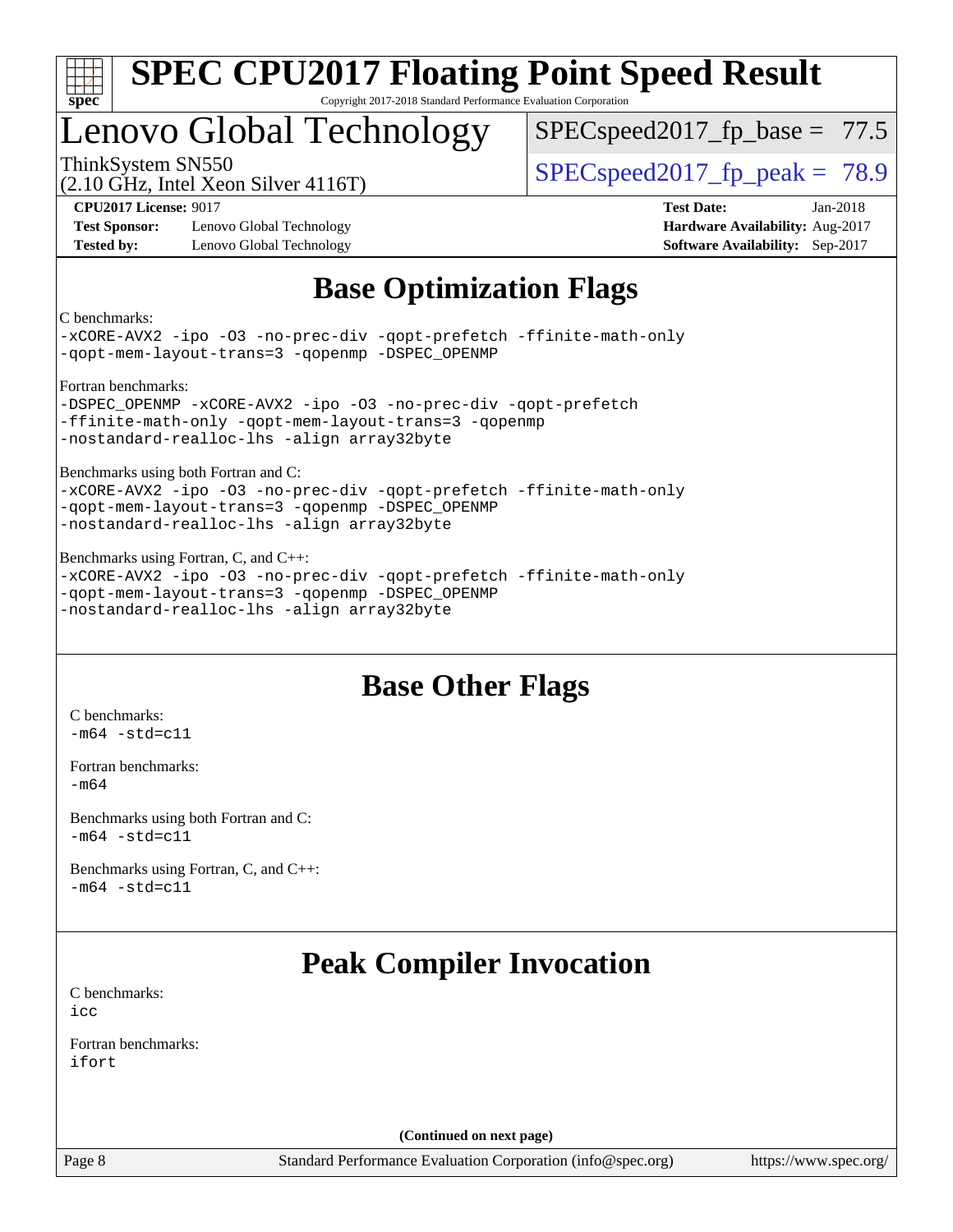

### Lenovo Global Technology

 $SPECspeed2017_fp\_base = 77.5$ 

ThinkSystem SN550<br>(2.10 GHz, Intel Yean Silver 4116T) [SPECspeed2017\\_fp\\_peak =](http://www.spec.org/auto/cpu2017/Docs/result-fields.html#SPECspeed2017fppeak) 78.9

(2.10 GHz, Intel Xeon Silver 4116T)

**[Test Sponsor:](http://www.spec.org/auto/cpu2017/Docs/result-fields.html#TestSponsor)** Lenovo Global Technology **[Hardware Availability:](http://www.spec.org/auto/cpu2017/Docs/result-fields.html#HardwareAvailability)** Aug-2017 **[Tested by:](http://www.spec.org/auto/cpu2017/Docs/result-fields.html#Testedby)** Lenovo Global Technology **[Software Availability:](http://www.spec.org/auto/cpu2017/Docs/result-fields.html#SoftwareAvailability)** Sep-2017

**[CPU2017 License:](http://www.spec.org/auto/cpu2017/Docs/result-fields.html#CPU2017License)** 9017 **[Test Date:](http://www.spec.org/auto/cpu2017/Docs/result-fields.html#TestDate)** Jan-2018

### **[Peak Compiler Invocation \(Continued\)](http://www.spec.org/auto/cpu2017/Docs/result-fields.html#PeakCompilerInvocation)**

[Benchmarks using both Fortran and C](http://www.spec.org/auto/cpu2017/Docs/result-fields.html#BenchmarksusingbothFortranandC): [ifort](http://www.spec.org/cpu2017/results/res2018q1/cpu2017-20180122-03031.flags.html#user_CC_FCpeak_intel_ifort_18.0_8111460550e3ca792625aed983ce982f94888b8b503583aa7ba2b8303487b4d8a21a13e7191a45c5fd58ff318f48f9492884d4413fa793fd88dd292cad7027ca) [icc](http://www.spec.org/cpu2017/results/res2018q1/cpu2017-20180122-03031.flags.html#user_CC_FCpeak_intel_icc_18.0_66fc1ee009f7361af1fbd72ca7dcefbb700085f36577c54f309893dd4ec40d12360134090235512931783d35fd58c0460139e722d5067c5574d8eaf2b3e37e92)

[Benchmarks using Fortran, C, and C++:](http://www.spec.org/auto/cpu2017/Docs/result-fields.html#BenchmarksusingFortranCandCXX) [icpc](http://www.spec.org/cpu2017/results/res2018q1/cpu2017-20180122-03031.flags.html#user_CC_CXX_FCpeak_intel_icpc_18.0_c510b6838c7f56d33e37e94d029a35b4a7bccf4766a728ee175e80a419847e808290a9b78be685c44ab727ea267ec2f070ec5dc83b407c0218cded6866a35d07) [icc](http://www.spec.org/cpu2017/results/res2018q1/cpu2017-20180122-03031.flags.html#user_CC_CXX_FCpeak_intel_icc_18.0_66fc1ee009f7361af1fbd72ca7dcefbb700085f36577c54f309893dd4ec40d12360134090235512931783d35fd58c0460139e722d5067c5574d8eaf2b3e37e92) [ifort](http://www.spec.org/cpu2017/results/res2018q1/cpu2017-20180122-03031.flags.html#user_CC_CXX_FCpeak_intel_ifort_18.0_8111460550e3ca792625aed983ce982f94888b8b503583aa7ba2b8303487b4d8a21a13e7191a45c5fd58ff318f48f9492884d4413fa793fd88dd292cad7027ca)

**[Peak Portability Flags](http://www.spec.org/auto/cpu2017/Docs/result-fields.html#PeakPortabilityFlags)**

Same as Base Portability Flags

**[Peak Optimization Flags](http://www.spec.org/auto/cpu2017/Docs/result-fields.html#PeakOptimizationFlags)**

[C benchmarks](http://www.spec.org/auto/cpu2017/Docs/result-fields.html#Cbenchmarks):

 619.lbm\_s: [-prof-gen](http://www.spec.org/cpu2017/results/res2018q1/cpu2017-20180122-03031.flags.html#user_peakPASS1_CFLAGSPASS1_LDFLAGS619_lbm_s_prof_gen_5aa4926d6013ddb2a31985c654b3eb18169fc0c6952a63635c234f711e6e63dd76e94ad52365559451ec499a2cdb89e4dc58ba4c67ef54ca681ffbe1461d6b36)(pass 1) [-prof-use](http://www.spec.org/cpu2017/results/res2018q1/cpu2017-20180122-03031.flags.html#user_peakPASS2_CFLAGSPASS2_LDFLAGS619_lbm_s_prof_use_1a21ceae95f36a2b53c25747139a6c16ca95bd9def2a207b4f0849963b97e94f5260e30a0c64f4bb623698870e679ca08317ef8150905d41bd88c6f78df73f19)(pass 2) [-O2](http://www.spec.org/cpu2017/results/res2018q1/cpu2017-20180122-03031.flags.html#user_peakPASS1_COPTIMIZE619_lbm_s_f-O2) [-xCORE-AVX2](http://www.spec.org/cpu2017/results/res2018q1/cpu2017-20180122-03031.flags.html#user_peakPASS2_COPTIMIZE619_lbm_s_f-xCORE-AVX2) [-qopt-prefetch](http://www.spec.org/cpu2017/results/res2018q1/cpu2017-20180122-03031.flags.html#user_peakPASS1_COPTIMIZEPASS2_COPTIMIZE619_lbm_s_f-qopt-prefetch) [-ipo](http://www.spec.org/cpu2017/results/res2018q1/cpu2017-20180122-03031.flags.html#user_peakPASS2_COPTIMIZE619_lbm_s_f-ipo) [-O3](http://www.spec.org/cpu2017/results/res2018q1/cpu2017-20180122-03031.flags.html#user_peakPASS2_COPTIMIZE619_lbm_s_f-O3) [-ffinite-math-only](http://www.spec.org/cpu2017/results/res2018q1/cpu2017-20180122-03031.flags.html#user_peakPASS1_COPTIMIZEPASS2_COPTIMIZE619_lbm_s_f_finite_math_only_cb91587bd2077682c4b38af759c288ed7c732db004271a9512da14a4f8007909a5f1427ecbf1a0fb78ff2a814402c6114ac565ca162485bbcae155b5e4258871) [-no-prec-div](http://www.spec.org/cpu2017/results/res2018q1/cpu2017-20180122-03031.flags.html#user_peakPASS2_COPTIMIZE619_lbm_s_f-no-prec-div) [-qopt-mem-layout-trans=3](http://www.spec.org/cpu2017/results/res2018q1/cpu2017-20180122-03031.flags.html#user_peakPASS1_COPTIMIZEPASS2_COPTIMIZE619_lbm_s_f-qopt-mem-layout-trans_de80db37974c74b1f0e20d883f0b675c88c3b01e9d123adea9b28688d64333345fb62bc4a798493513fdb68f60282f9a726aa07f478b2f7113531aecce732043) [-DSPEC\\_SUPPRESS\\_OPENMP](http://www.spec.org/cpu2017/results/res2018q1/cpu2017-20180122-03031.flags.html#suite_peakPASS1_COPTIMIZE619_lbm_s_DSPEC_SUPPRESS_OPENMP) [-qopenmp](http://www.spec.org/cpu2017/results/res2018q1/cpu2017-20180122-03031.flags.html#user_peakPASS2_COPTIMIZE619_lbm_s_qopenmp_16be0c44f24f464004c6784a7acb94aca937f053568ce72f94b139a11c7c168634a55f6653758ddd83bcf7b8463e8028bb0b48b77bcddc6b78d5d95bb1df2967) [-DSPEC\\_OPENMP](http://www.spec.org/cpu2017/results/res2018q1/cpu2017-20180122-03031.flags.html#suite_peakPASS2_COPTIMIZE619_lbm_s_DSPEC_OPENMP) 638.imagick\_s: [-xCORE-AVX2](http://www.spec.org/cpu2017/results/res2018q1/cpu2017-20180122-03031.flags.html#user_peakCOPTIMIZE638_imagick_s_f-xCORE-AVX2) [-ipo](http://www.spec.org/cpu2017/results/res2018q1/cpu2017-20180122-03031.flags.html#user_peakCOPTIMIZE638_imagick_s_f-ipo) [-O3](http://www.spec.org/cpu2017/results/res2018q1/cpu2017-20180122-03031.flags.html#user_peakCOPTIMIZE638_imagick_s_f-O3) [-no-prec-div](http://www.spec.org/cpu2017/results/res2018q1/cpu2017-20180122-03031.flags.html#user_peakCOPTIMIZE638_imagick_s_f-no-prec-div) [-qopt-prefetch](http://www.spec.org/cpu2017/results/res2018q1/cpu2017-20180122-03031.flags.html#user_peakCOPTIMIZE638_imagick_s_f-qopt-prefetch) [-ffinite-math-only](http://www.spec.org/cpu2017/results/res2018q1/cpu2017-20180122-03031.flags.html#user_peakCOPTIMIZE638_imagick_s_f_finite_math_only_cb91587bd2077682c4b38af759c288ed7c732db004271a9512da14a4f8007909a5f1427ecbf1a0fb78ff2a814402c6114ac565ca162485bbcae155b5e4258871) [-qopt-mem-layout-trans=3](http://www.spec.org/cpu2017/results/res2018q1/cpu2017-20180122-03031.flags.html#user_peakCOPTIMIZE638_imagick_s_f-qopt-mem-layout-trans_de80db37974c74b1f0e20d883f0b675c88c3b01e9d123adea9b28688d64333345fb62bc4a798493513fdb68f60282f9a726aa07f478b2f7113531aecce732043) [-qopenmp](http://www.spec.org/cpu2017/results/res2018q1/cpu2017-20180122-03031.flags.html#user_peakCOPTIMIZE638_imagick_s_qopenmp_16be0c44f24f464004c6784a7acb94aca937f053568ce72f94b139a11c7c168634a55f6653758ddd83bcf7b8463e8028bb0b48b77bcddc6b78d5d95bb1df2967) [-DSPEC\\_OPENMP](http://www.spec.org/cpu2017/results/res2018q1/cpu2017-20180122-03031.flags.html#suite_peakCOPTIMIZE638_imagick_s_DSPEC_OPENMP) 644.nab\_s: Same as 638.imagick\_s [Fortran benchmarks](http://www.spec.org/auto/cpu2017/Docs/result-fields.html#Fortranbenchmarks): [-prof-gen](http://www.spec.org/cpu2017/results/res2018q1/cpu2017-20180122-03031.flags.html#user_FCpeak_prof_gen_5aa4926d6013ddb2a31985c654b3eb18169fc0c6952a63635c234f711e6e63dd76e94ad52365559451ec499a2cdb89e4dc58ba4c67ef54ca681ffbe1461d6b36)(pass 1) [-prof-use](http://www.spec.org/cpu2017/results/res2018q1/cpu2017-20180122-03031.flags.html#user_FCpeak_prof_use_1a21ceae95f36a2b53c25747139a6c16ca95bd9def2a207b4f0849963b97e94f5260e30a0c64f4bb623698870e679ca08317ef8150905d41bd88c6f78df73f19)(pass 2) [-DSPEC\\_SUPPRESS\\_OPENMP](http://www.spec.org/cpu2017/results/res2018q1/cpu2017-20180122-03031.flags.html#suite_FCpeak_DSPEC_SUPPRESS_OPENMP) [-DSPEC\\_OPENMP](http://www.spec.org/cpu2017/results/res2018q1/cpu2017-20180122-03031.flags.html#suite_FCpeak_DSPEC_OPENMP) [-O2](http://www.spec.org/cpu2017/results/res2018q1/cpu2017-20180122-03031.flags.html#user_FCpeak_f-O2) [-xCORE-AVX2](http://www.spec.org/cpu2017/results/res2018q1/cpu2017-20180122-03031.flags.html#user_FCpeak_f-xCORE-AVX2) [-qopt-prefetch](http://www.spec.org/cpu2017/results/res2018q1/cpu2017-20180122-03031.flags.html#user_FCpeak_f-qopt-prefetch) [-ipo](http://www.spec.org/cpu2017/results/res2018q1/cpu2017-20180122-03031.flags.html#user_FCpeak_f-ipo) [-O3](http://www.spec.org/cpu2017/results/res2018q1/cpu2017-20180122-03031.flags.html#user_FCpeak_f-O3) [-ffinite-math-only](http://www.spec.org/cpu2017/results/res2018q1/cpu2017-20180122-03031.flags.html#user_FCpeak_f_finite_math_only_cb91587bd2077682c4b38af759c288ed7c732db004271a9512da14a4f8007909a5f1427ecbf1a0fb78ff2a814402c6114ac565ca162485bbcae155b5e4258871) [-no-prec-div](http://www.spec.org/cpu2017/results/res2018q1/cpu2017-20180122-03031.flags.html#user_FCpeak_f-no-prec-div) [-qopt-mem-layout-trans=3](http://www.spec.org/cpu2017/results/res2018q1/cpu2017-20180122-03031.flags.html#user_FCpeak_f-qopt-mem-layout-trans_de80db37974c74b1f0e20d883f0b675c88c3b01e9d123adea9b28688d64333345fb62bc4a798493513fdb68f60282f9a726aa07f478b2f7113531aecce732043) [-qopenmp](http://www.spec.org/cpu2017/results/res2018q1/cpu2017-20180122-03031.flags.html#user_FCpeak_qopenmp_16be0c44f24f464004c6784a7acb94aca937f053568ce72f94b139a11c7c168634a55f6653758ddd83bcf7b8463e8028bb0b48b77bcddc6b78d5d95bb1df2967) [-nostandard-realloc-lhs](http://www.spec.org/cpu2017/results/res2018q1/cpu2017-20180122-03031.flags.html#user_FCpeak_f_2003_std_realloc_82b4557e90729c0f113870c07e44d33d6f5a304b4f63d4c15d2d0f1fab99f5daaed73bdb9275d9ae411527f28b936061aa8b9c8f2d63842963b95c9dd6426b8a) [-align array32byte](http://www.spec.org/cpu2017/results/res2018q1/cpu2017-20180122-03031.flags.html#user_FCpeak_align_array32byte_b982fe038af199962ba9a80c053b8342c548c85b40b8e86eb3cc33dee0d7986a4af373ac2d51c3f7cf710a18d62fdce2948f201cd044323541f22fc0fffc51b6) [Benchmarks using both Fortran and C](http://www.spec.org/auto/cpu2017/Docs/result-fields.html#BenchmarksusingbothFortranandC): 621.wrf\_s: [-prof-gen](http://www.spec.org/cpu2017/results/res2018q1/cpu2017-20180122-03031.flags.html#user_peakPASS1_CFLAGSPASS1_FFLAGSPASS1_LDFLAGS621_wrf_s_prof_gen_5aa4926d6013ddb2a31985c654b3eb18169fc0c6952a63635c234f711e6e63dd76e94ad52365559451ec499a2cdb89e4dc58ba4c67ef54ca681ffbe1461d6b36)(pass 1) [-prof-use](http://www.spec.org/cpu2017/results/res2018q1/cpu2017-20180122-03031.flags.html#user_peakPASS2_CFLAGSPASS2_FFLAGSPASS2_LDFLAGS621_wrf_s_prof_use_1a21ceae95f36a2b53c25747139a6c16ca95bd9def2a207b4f0849963b97e94f5260e30a0c64f4bb623698870e679ca08317ef8150905d41bd88c6f78df73f19)(pass 2) [-O2](http://www.spec.org/cpu2017/results/res2018q1/cpu2017-20180122-03031.flags.html#user_peakPASS1_COPTIMIZEPASS1_FOPTIMIZE621_wrf_s_f-O2) [-xCORE-AVX2](http://www.spec.org/cpu2017/results/res2018q1/cpu2017-20180122-03031.flags.html#user_peakPASS2_COPTIMIZEPASS2_FOPTIMIZE621_wrf_s_f-xCORE-AVX2) [-qopt-prefetch](http://www.spec.org/cpu2017/results/res2018q1/cpu2017-20180122-03031.flags.html#user_peakPASS1_COPTIMIZEPASS1_FOPTIMIZEPASS2_COPTIMIZEPASS2_FOPTIMIZE621_wrf_s_f-qopt-prefetch) [-ipo](http://www.spec.org/cpu2017/results/res2018q1/cpu2017-20180122-03031.flags.html#user_peakPASS2_COPTIMIZEPASS2_FOPTIMIZE621_wrf_s_f-ipo) [-O3](http://www.spec.org/cpu2017/results/res2018q1/cpu2017-20180122-03031.flags.html#user_peakPASS2_COPTIMIZEPASS2_FOPTIMIZE621_wrf_s_f-O3) [-ffinite-math-only](http://www.spec.org/cpu2017/results/res2018q1/cpu2017-20180122-03031.flags.html#user_peakPASS1_COPTIMIZEPASS1_FOPTIMIZEPASS2_COPTIMIZEPASS2_FOPTIMIZE621_wrf_s_f_finite_math_only_cb91587bd2077682c4b38af759c288ed7c732db004271a9512da14a4f8007909a5f1427ecbf1a0fb78ff2a814402c6114ac565ca162485bbcae155b5e4258871) [-no-prec-div](http://www.spec.org/cpu2017/results/res2018q1/cpu2017-20180122-03031.flags.html#user_peakPASS2_COPTIMIZEPASS2_FOPTIMIZE621_wrf_s_f-no-prec-div) [-qopt-mem-layout-trans=3](http://www.spec.org/cpu2017/results/res2018q1/cpu2017-20180122-03031.flags.html#user_peakPASS1_COPTIMIZEPASS1_FOPTIMIZEPASS2_COPTIMIZEPASS2_FOPTIMIZE621_wrf_s_f-qopt-mem-layout-trans_de80db37974c74b1f0e20d883f0b675c88c3b01e9d123adea9b28688d64333345fb62bc4a798493513fdb68f60282f9a726aa07f478b2f7113531aecce732043) [-DSPEC\\_SUPPRESS\\_OPENMP](http://www.spec.org/cpu2017/results/res2018q1/cpu2017-20180122-03031.flags.html#suite_peakPASS1_COPTIMIZEPASS1_FOPTIMIZE621_wrf_s_DSPEC_SUPPRESS_OPENMP) [-qopenmp](http://www.spec.org/cpu2017/results/res2018q1/cpu2017-20180122-03031.flags.html#user_peakPASS2_COPTIMIZEPASS2_FOPTIMIZE621_wrf_s_qopenmp_16be0c44f24f464004c6784a7acb94aca937f053568ce72f94b139a11c7c168634a55f6653758ddd83bcf7b8463e8028bb0b48b77bcddc6b78d5d95bb1df2967)

 627.cam4\_s: [-xCORE-AVX2](http://www.spec.org/cpu2017/results/res2018q1/cpu2017-20180122-03031.flags.html#user_peakCOPTIMIZEFOPTIMIZE627_cam4_s_f-xCORE-AVX2) [-ipo](http://www.spec.org/cpu2017/results/res2018q1/cpu2017-20180122-03031.flags.html#user_peakCOPTIMIZEFOPTIMIZE627_cam4_s_f-ipo) [-O3](http://www.spec.org/cpu2017/results/res2018q1/cpu2017-20180122-03031.flags.html#user_peakCOPTIMIZEFOPTIMIZE627_cam4_s_f-O3) [-no-prec-div](http://www.spec.org/cpu2017/results/res2018q1/cpu2017-20180122-03031.flags.html#user_peakCOPTIMIZEFOPTIMIZE627_cam4_s_f-no-prec-div) [-qopt-prefetch](http://www.spec.org/cpu2017/results/res2018q1/cpu2017-20180122-03031.flags.html#user_peakCOPTIMIZEFOPTIMIZE627_cam4_s_f-qopt-prefetch) [-ffinite-math-only](http://www.spec.org/cpu2017/results/res2018q1/cpu2017-20180122-03031.flags.html#user_peakCOPTIMIZEFOPTIMIZE627_cam4_s_f_finite_math_only_cb91587bd2077682c4b38af759c288ed7c732db004271a9512da14a4f8007909a5f1427ecbf1a0fb78ff2a814402c6114ac565ca162485bbcae155b5e4258871) [-qopt-mem-layout-trans=3](http://www.spec.org/cpu2017/results/res2018q1/cpu2017-20180122-03031.flags.html#user_peakCOPTIMIZEFOPTIMIZE627_cam4_s_f-qopt-mem-layout-trans_de80db37974c74b1f0e20d883f0b675c88c3b01e9d123adea9b28688d64333345fb62bc4a798493513fdb68f60282f9a726aa07f478b2f7113531aecce732043) [-qopenmp](http://www.spec.org/cpu2017/results/res2018q1/cpu2017-20180122-03031.flags.html#user_peakCOPTIMIZEFOPTIMIZE627_cam4_s_qopenmp_16be0c44f24f464004c6784a7acb94aca937f053568ce72f94b139a11c7c168634a55f6653758ddd83bcf7b8463e8028bb0b48b77bcddc6b78d5d95bb1df2967) [-DSPEC\\_OPENMP](http://www.spec.org/cpu2017/results/res2018q1/cpu2017-20180122-03031.flags.html#suite_peakCOPTIMIZEFOPTIMIZE627_cam4_s_DSPEC_OPENMP) [-nostandard-realloc-lhs](http://www.spec.org/cpu2017/results/res2018q1/cpu2017-20180122-03031.flags.html#user_peakEXTRA_FOPTIMIZE627_cam4_s_f_2003_std_realloc_82b4557e90729c0f113870c07e44d33d6f5a304b4f63d4c15d2d0f1fab99f5daaed73bdb9275d9ae411527f28b936061aa8b9c8f2d63842963b95c9dd6426b8a) [-align array32byte](http://www.spec.org/cpu2017/results/res2018q1/cpu2017-20180122-03031.flags.html#user_peakEXTRA_FOPTIMIZE627_cam4_s_align_array32byte_b982fe038af199962ba9a80c053b8342c548c85b40b8e86eb3cc33dee0d7986a4af373ac2d51c3f7cf710a18d62fdce2948f201cd044323541f22fc0fffc51b6)

[-DSPEC\\_OPENMP](http://www.spec.org/cpu2017/results/res2018q1/cpu2017-20180122-03031.flags.html#suite_peakPASS2_COPTIMIZEPASS2_FOPTIMIZE621_wrf_s_DSPEC_OPENMP) [-nostandard-realloc-lhs](http://www.spec.org/cpu2017/results/res2018q1/cpu2017-20180122-03031.flags.html#user_peakEXTRA_FOPTIMIZE621_wrf_s_f_2003_std_realloc_82b4557e90729c0f113870c07e44d33d6f5a304b4f63d4c15d2d0f1fab99f5daaed73bdb9275d9ae411527f28b936061aa8b9c8f2d63842963b95c9dd6426b8a) [-align array32byte](http://www.spec.org/cpu2017/results/res2018q1/cpu2017-20180122-03031.flags.html#user_peakEXTRA_FOPTIMIZE621_wrf_s_align_array32byte_b982fe038af199962ba9a80c053b8342c548c85b40b8e86eb3cc33dee0d7986a4af373ac2d51c3f7cf710a18d62fdce2948f201cd044323541f22fc0fffc51b6)

**(Continued on next page)**